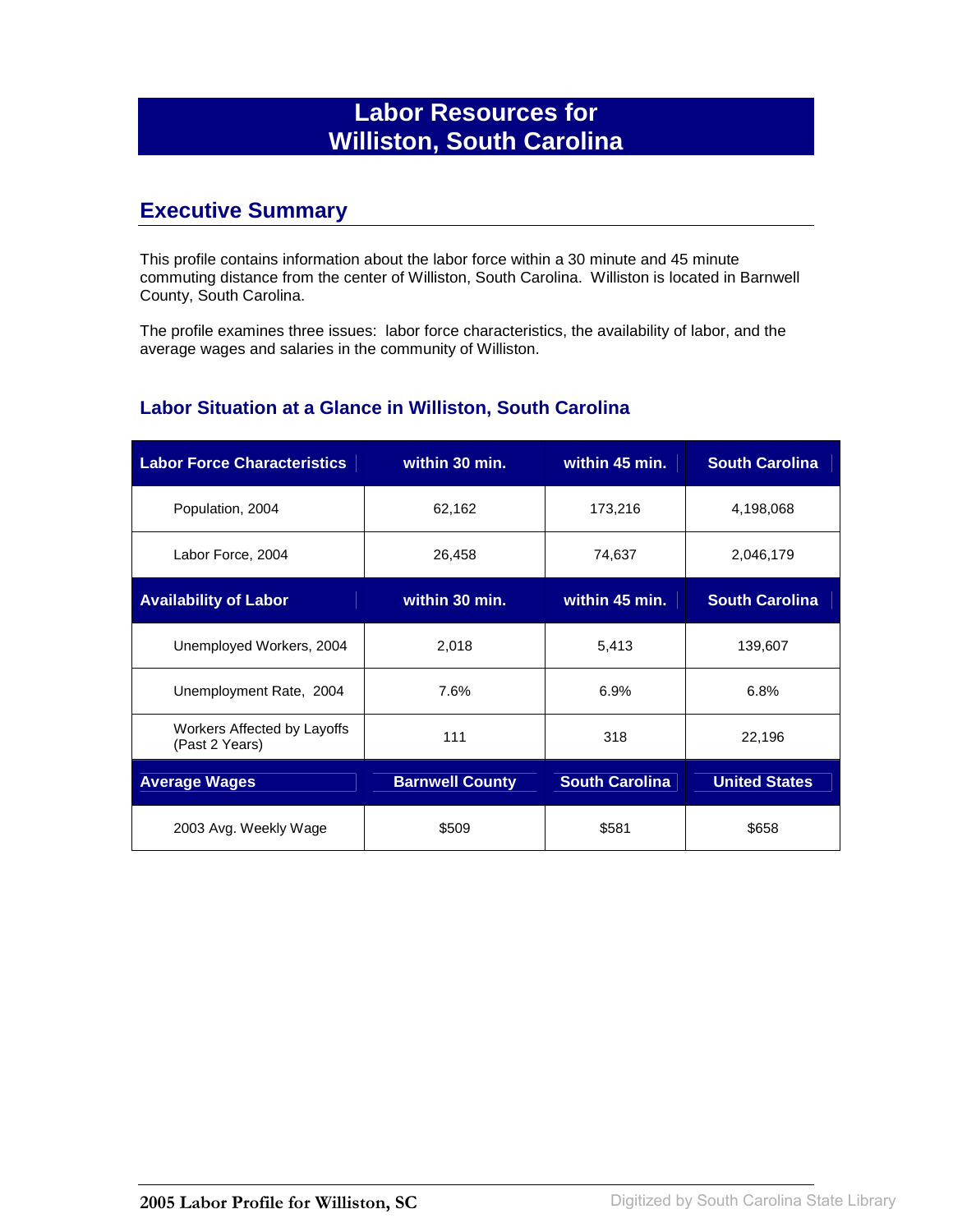# **Labor Force Characteristics for Williston, South Carolina**

The composition and size of a community's labor force is linked very closely with demographic and economic conditions and trends in the region. The following labor force profile provides basic information on the population base and labor force characteristics so that the reader can better assess labor force conditions in the community.

| <b>Labor Force</b>             |                       |                                                |                          |
|--------------------------------|-----------------------|------------------------------------------------|--------------------------|
|                                | 30 min.<br>Drive time | 45 min.<br>Drive time                          | <b>South</b><br>Carolina |
| Labor Force<br>2004            | 26,458                | 74,637                                         | 2,046,179                |
| Change since<br>2000           | $-1,511$              | $-4,170$                                       | 49,079                   |
|                                |                       | <b>Population</b>                              |                          |
| Population 2004                | 62,162                | 173,216                                        | 4,198,068                |
| Change since<br>2000           | 1,678                 | 5,399                                          | 186,056                  |
| Projected<br>2010              | 70,209                | 196,247                                        | 4,446,704                |
|                                |                       | <b>Gender Distribution</b>                     |                          |
| Male                           | 30,051                | 83,937                                         | 2,040,261                |
| Female                         | 32,111                | 89,279                                         | 2,132,454                |
|                                |                       | <b>Age Distribution</b>                        |                          |
| Ages 20-34                     | 11,898                | 33,251                                         | 875,330                  |
| Ages 35-49                     | 13,664                | 37,477                                         | 925,330                  |
| Ages 50-64                     | 11,378                | 31,517                                         | 739,980                  |
| 20-54<br>*Prime Working<br>Age | 29,963                | 82,956                                         | 2,084,880                |
|                                |                       | <b>Highest Level of Educational Attainment</b> |                          |
| <b>High School</b>             | 20,019                | 54,587                                         | 778,054                  |
| Some College                   | 11,469                | 32,414                                         | 500,194                  |
| Associate<br>Degree            | 3,764                 | 11,000                                         | 173,428                  |
| Bachelors<br>Degree            | 7,296                 | 21,495                                         | 351,526                  |
| Post Bachelor                  | 3,819                 | 11,310                                         | 178,529                  |

\*Prime working age group: People between the ages of 18-54 are often referred to as the prime working age group. In staffing a new facility, prudent managers often prefer to staff its production work force with workers whose ages form a normal distribution curve. This provides for stability, flexibility and continuity of knowledge.

Source: 2004 Estimates Based on 2000 U.S. Census of Population and Woods and Poole, 2003 Edition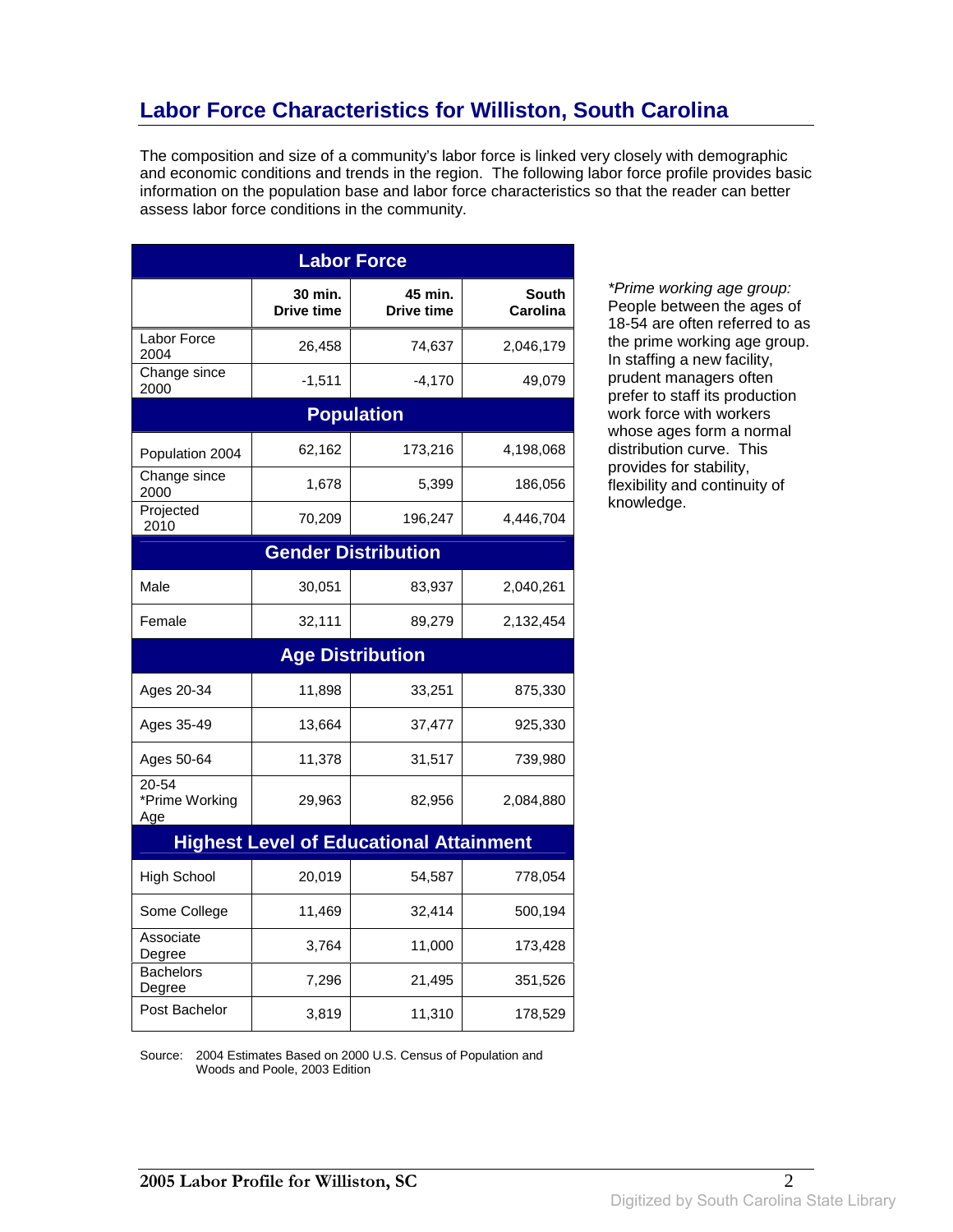# **Employment Characteristics for Williston, South Carolina**

| <b>Total Employment</b>                                                     |        |        |           |
|-----------------------------------------------------------------------------|--------|--------|-----------|
| 30 min.<br>45 min.<br>South<br>Drive time<br>Carolina<br>Drive time<br>Year |        |        |           |
| 2004                                                                        | 24.440 | 69.224 | 1,906.571 |

Total Employment data include all full and part-time wage and salaried workers in the area. These people may or may not reside in the area.

| <b>Monthly Employment by Sector</b><br><b>In Barnwell County</b>                                  |                  |                   |                          |
|---------------------------------------------------------------------------------------------------|------------------|-------------------|--------------------------|
| Sector                                                                                            | 30 min.          | 45 min.           |                          |
| Agriculture, Forestry, Fishing and Hunting                                                        | Drive time<br>62 | Drive time<br>220 | South Carolina<br>12,379 |
| <b>Mining</b>                                                                                     | 45               | 130               | 1,603                    |
| <b>Utilities</b>                                                                                  | 105              | 349               | 11,891                   |
| <b>Construction</b>                                                                               | 1,627            | 4,754             | 111,730                  |
| <b>Manufacturing</b>                                                                              | 4,472            | 11,305            | 275,573                  |
| Wood product manufacturing                                                                        | 46               | 275               | 8,371                    |
| Nonmetallic mineral product manufacturing                                                         | 184              | 514               | 9,155                    |
| Primary metal manufacturing                                                                       |                  |                   | 6,317                    |
| Fabricated metal product manufacturing                                                            | 402              | 1,223             | 27,357                   |
| Machinery manufacturing                                                                           | 108              | 378               | 21,278                   |
| Computer and electronic product<br>manufacturing                                                  | 38               | 182               | 7,666                    |
| Electrical equipment and appliance mfg.                                                           |                  |                   | 10.748                   |
| Transportation equipment manufacturing                                                            | 157              | 499               | 30,932                   |
| Furniture and related product manufacturing                                                       | 16               | 50                | 4,225                    |
| Miscellaneous manufacturing                                                                       | 5                | 26                | 7,846                    |
| Food manufacturing                                                                                | 4                | 155               | 17,832                   |
| Beverage and tobacco product<br>manufacturing                                                     |                  |                   | 1,445                    |
| Textile mills                                                                                     | 763              | 2,178             | 40,207                   |
| Textile product mills                                                                             |                  | 3                 | 9,724                    |
| Apparel manufacturing                                                                             |                  |                   | 5,321                    |
| Paper manufacturing                                                                               |                  | 26                | 14,710                   |
| Printing and related support activities                                                           | 25               | 110               | 7,327                    |
| Petroleum and coal products manufacturing                                                         |                  |                   | 288                      |
| Chemical manufacturing                                                                            | 124              | 356               | 21,659                   |
| Plastics and rubber products manufacturing                                                        | 319              | 864               | 23,054                   |
| <b>Wholesale Trade</b>                                                                            | 178              | 791               | 62,523                   |
| <b>Retail Trade</b>                                                                               | 2,721            | 7,822             | 224,031                  |
| <b>Transportation and Warehousing</b>                                                             | 285              | 981               | 46,941                   |
| <b>Education and Health Services</b>                                                              | 2,787            | 8,031             | 156,232                  |
| <b>Leisure and Hospitality</b>                                                                    | 1,925            | 5,611             | 192,748                  |
| <b>Professional and Business Services</b><br>co: 2003 Covered Wages, SC Employment Securities Co. | 4,107            | 11,422            | 186,481                  |

Source: 2003 Covered Wages, SC Employment Securities Commission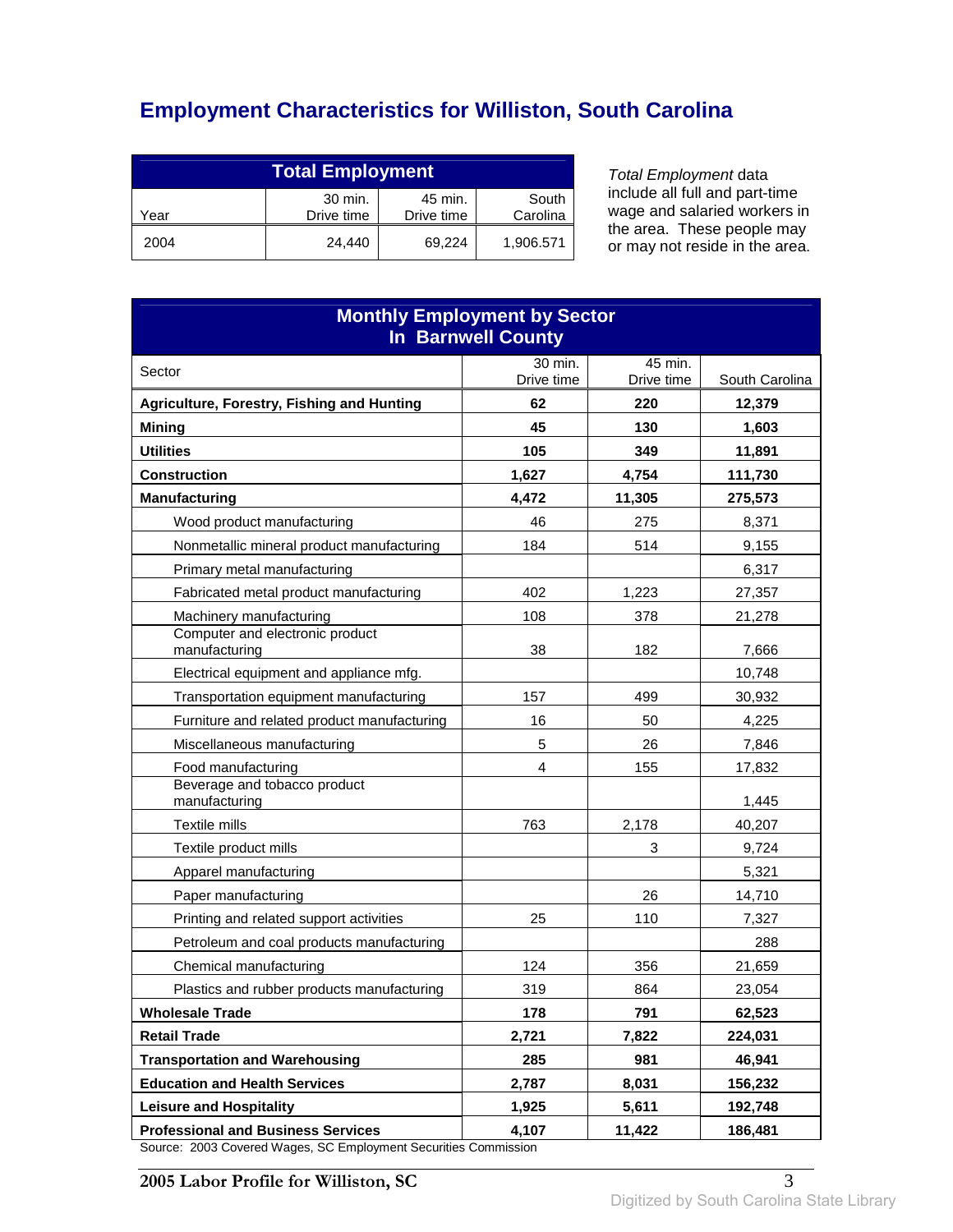| <b>Largest Industries by Total Employment</b><br>In Barnwell County, SC |                   |                                  |            |           |
|-------------------------------------------------------------------------|-------------------|----------------------------------|------------|-----------|
| Company Name                                                            | City              | <b>Primary Product/Service</b>   | Employment | Date Est. |
| Dixie-Narco Inc                                                         | Williston         | Soft-drink vending machines      | 1000       | 1990      |
| <b>Excel Comfort Systems</b>                                            | Blackville        | <b>HVAC</b> units                | 400        | 1999      |
| lSara Lee Sock Co                                                       | Barnwell          | Athletic socks                   | 325        | 1992      |
| <b>IEFCO</b>                                                            | Barnwell          | Commercial windows               | 300        | 1997      |
| Dayco Products LLC                                                      | Williston         | Polyribbed belts                 | 260        | 1977      |
| Augusta Fiberglass<br>Coatings                                          | <b>Blackville</b> | Tanks and components             | 140        | 1974      |
| Ducane Gas Grills                                                       | Barnwell          | Gas barbeque grills              | 125        | 1968      |
| Chem Nuclear Systems<br><b>ILLC</b>                                     | Barnwell          | Radwaste containers              | 67         | 1971      |
| National Beverage Screen<br><b>Printers</b>                             | Williston         | Screen printing                  | 65         | 1984      |
| <b>Precision Metal</b><br>Fabricators                                   | Williston         | <b>Fabricated metal products</b> | 30         | 1990      |

### **Employer-Employee Relationship**

Employer-employee relations in South Carolina are very stable and the state consistently ranks as one of the least unionized in the nation. In 2004, only 4.5 percent of the state's workers were members of a labor union. Additionally, the state has consistently had one of the lowest work stoppage rates in the United States. On average, less than .01 percent of working time was lost due to strikes in manufacturing and non-manufacturing industries combined.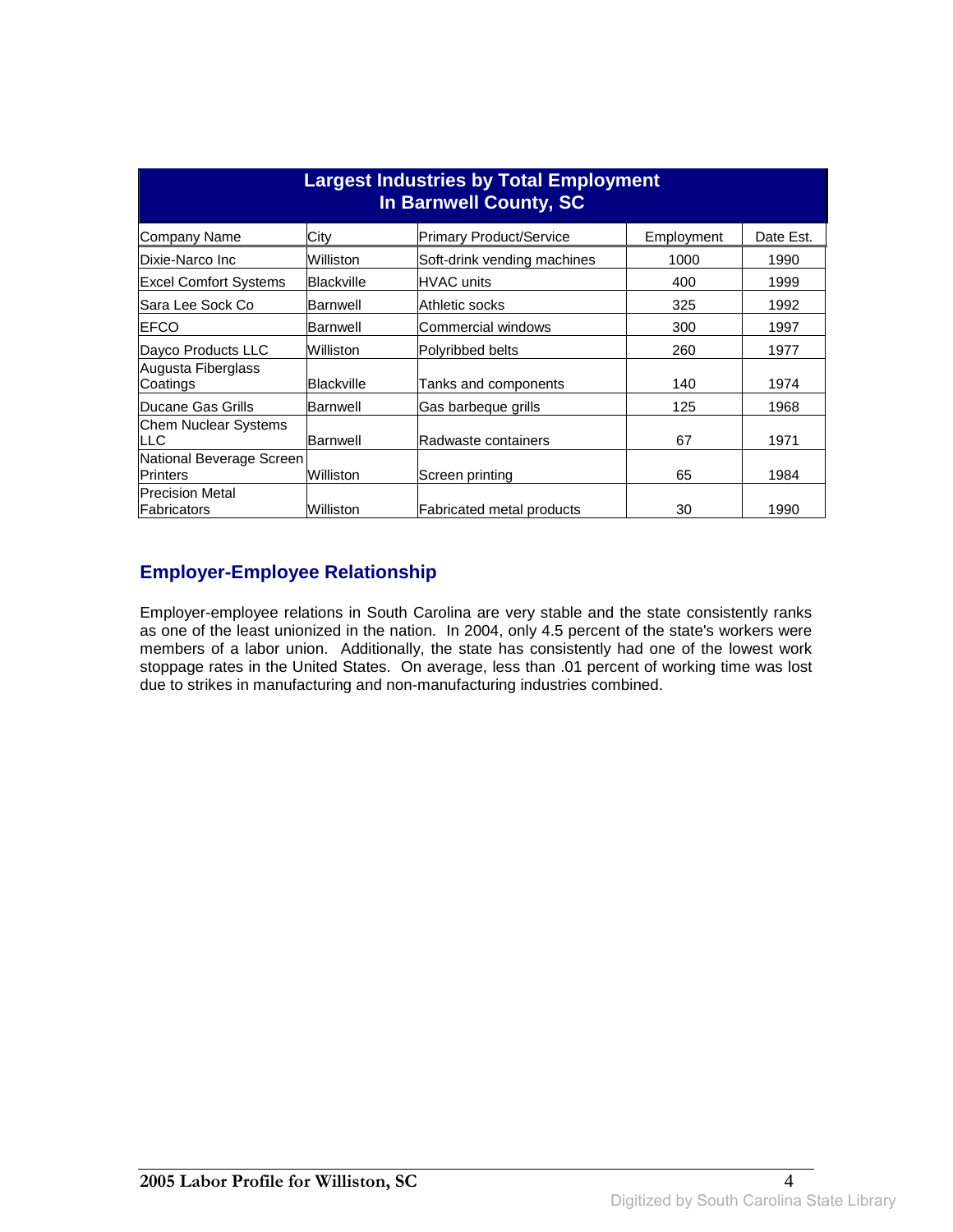### **Labor Force Participation & Unemployment**

| <b>Labor Force Participation &amp; Unemployment</b> |                       |                       |                |  |
|-----------------------------------------------------|-----------------------|-----------------------|----------------|--|
| Year                                                | 30 min.<br>Drive time | 45 min.<br>Drive time | South Carolina |  |
| Labor Force<br>(2004)                               | 26,458                | 74,637                | 2,046,179      |  |
| Labor Force<br>Change from 2000                     | $-1,511$              | $-4.170$              | 49,079         |  |
| Labor Force<br><b>Participation Rate</b>            | 43%                   | 43%                   | 49%            |  |
| Unemploy-<br>ment (2004)                            | 2,018                 | 5,413                 | 139.607        |  |
| Unemployment<br>Rate                                | 7.6%                  | 6.9%                  | 6.8%           |  |

The labor force participation rate is the percentage which results from dividing the labor force count by the total population.

Unemployment reflects the total number of persons who do not have a job and are actively seeking employment.

#### **Other Potential Sources of Labor Supply**

| <b>Total Jobs Lost</b><br><b>Due to Mass Closings and Layoffs</b><br><b>Past Two Years</b> |                       |                       |                |
|--------------------------------------------------------------------------------------------|-----------------------|-----------------------|----------------|
| Sector                                                                                     | 30 min.<br>Drive time | 45 min.<br>Drive time | South Carolina |
| Total                                                                                      | 111                   | 318                   | 22,196         |
| Manufacturing                                                                              | 54                    | 164                   | 19,196         |
| <b>Distribution</b>                                                                        |                       | 1                     | 1,213          |
| Service                                                                                    | 56                    | 153                   | 1,745          |
| Other                                                                                      |                       |                       | 42             |

Recent closings and layoffs are a rich source of skilled and experienced labor for companies seeking to locate or expand in a given area. Industries in which layoffs and closings occur can provide some indication of the skills and knowledge-base of many unemployed and underemployed workers in a region.

| <b>Commuters to Other Areas</b>                                  |       |        |        |  |
|------------------------------------------------------------------|-------|--------|--------|--|
| 30 min.<br>45 min.<br>South Carolina<br>Drive time<br>Drive time |       |        |        |  |
| Commuters to<br>other areas                                      | 7,750 | 22,608 | 31,833 |  |

Source: 2000 U.S. Census of Population

 Workers commuting to places outside their residence are a significant source of experienced labor for new and expanding industries. These workers may be willing to consider an opportunity for employment nearer their place of residence.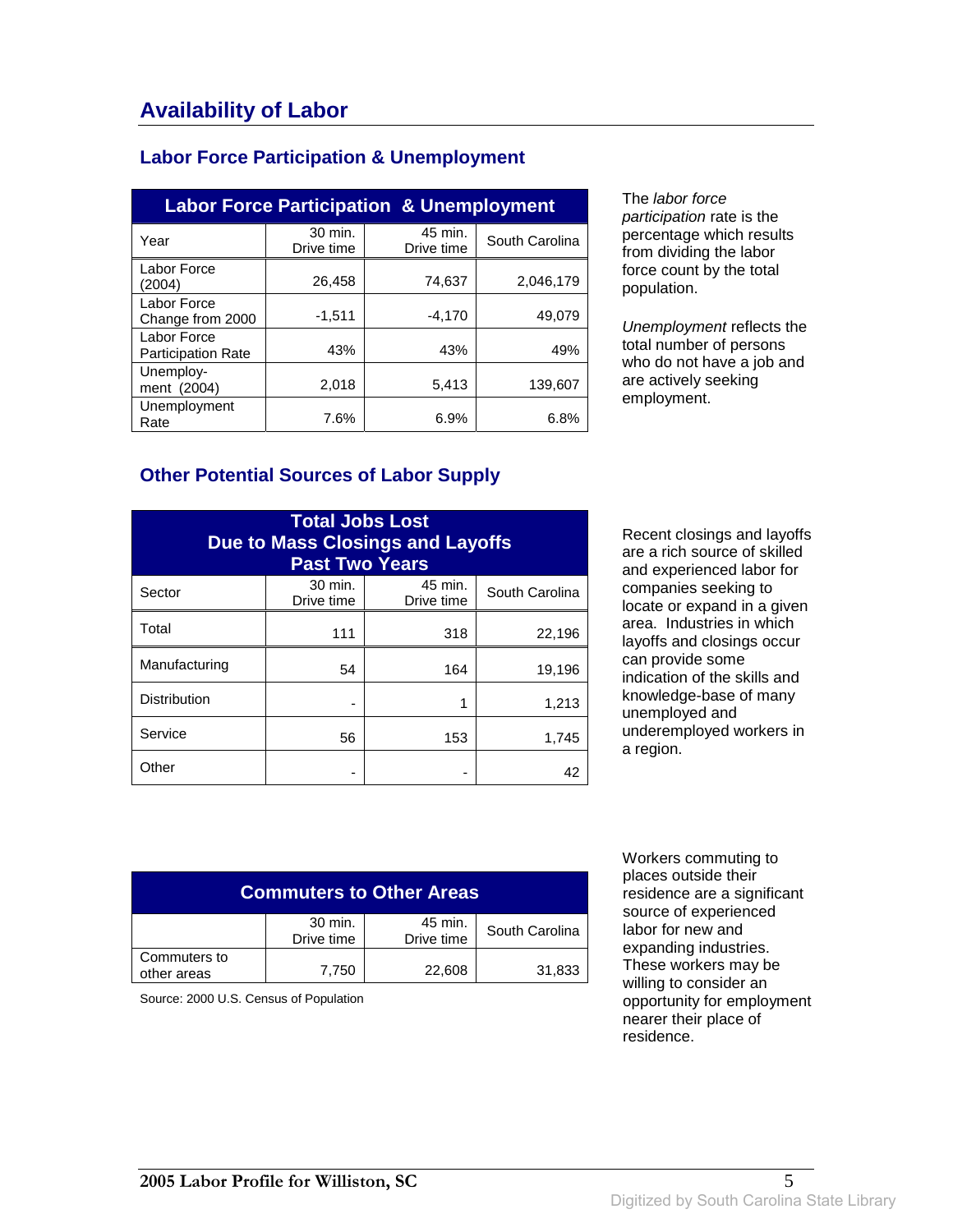## **Recent Graduates of South Carolina's Colleges and Universities**

| <b>Certificates/Degrees Conferred</b><br><b>From Technical Colleges</b><br>in Select Degrees Within 45 Minute Drive Time of Barnwell County, SC |                                                        |  |  |
|-------------------------------------------------------------------------------------------------------------------------------------------------|--------------------------------------------------------|--|--|
| Degree Area                                                                                                                                     | Two Year Certificates/Degrees Conferred<br>2002 - 2004 |  |  |
| Computer and Information Sciences (Total)                                                                                                       | 34                                                     |  |  |
| Data Processing Technology                                                                                                                      | 34                                                     |  |  |
| Engineering Technologies (Total)                                                                                                                | 17                                                     |  |  |
| Electrical , Electronic & Communications                                                                                                        | $\star$                                                |  |  |
| Mechanical Engineering/Tech                                                                                                                     | $\star$                                                |  |  |
| Mechanic & Repair Technologies (Total)                                                                                                          | 33                                                     |  |  |
| Industrial Electronics                                                                                                                          | 20                                                     |  |  |
| <b>HVAC</b>                                                                                                                                     | *                                                      |  |  |
| Precision Production (Total)                                                                                                                    | 22                                                     |  |  |
| Machine Tool Technology/Machinist                                                                                                               |                                                        |  |  |

| <b>Graduation From South Carolina's</b><br><b>Four Year Colleges and Universities</b><br><b>In Select Degrees</b> |                   |                               |  |
|-------------------------------------------------------------------------------------------------------------------|-------------------|-------------------------------|--|
|                                                                                                                   |                   | Degrees Conferred (2002-2004) |  |
|                                                                                                                   | <b>Bachelors</b>  | Post- Grad                    |  |
| Computer and Information<br>Science (Total)                                                                       | 910               | 108                           |  |
| <b>Computer Engineering</b>                                                                                       | 150               | 149                           |  |
| Computer Programming                                                                                              | $12 \overline{ }$ | 5                             |  |
| Engineering & Related<br>Technologies (Total)                                                                     | 1,316             | 786                           |  |
| <b>Chemical Engineering</b>                                                                                       | 136               | 38                            |  |
| <b>Electrical Engineering</b>                                                                                     | 257               | 150                           |  |
| Industrial Engineering                                                                                            | 78                | 44                            |  |
| Mechanical Engineering                                                                                            | 268               | 95                            |  |
| Business Admin &<br>Management                                                                                    | 4,754             | 1,018                         |  |
| International Business/Trade                                                                                      | 178               | 276                           |  |

Source: South Carolina Commission on Higher Education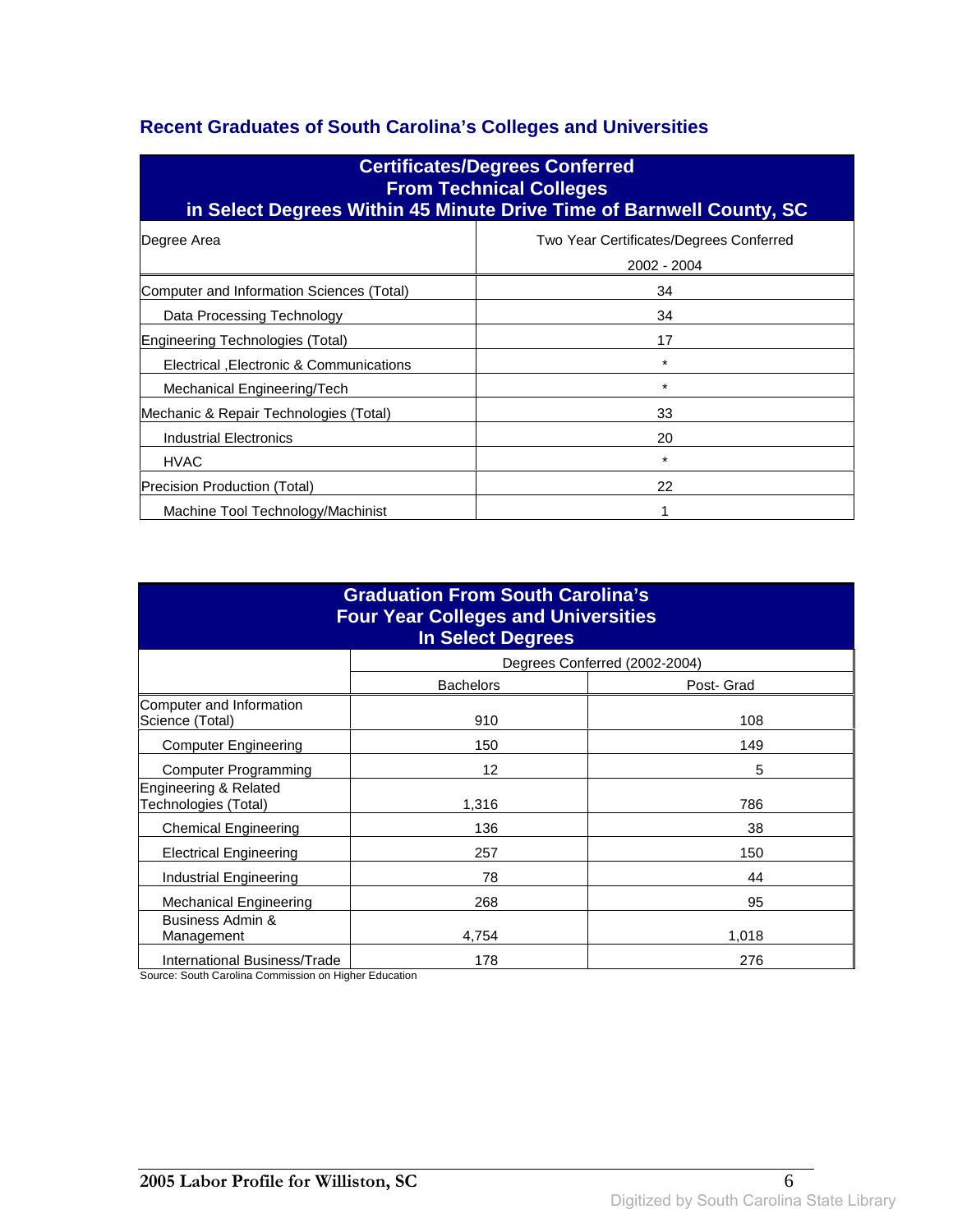## **Wages and Salaries**

| <b>Average Wage and Salary</b><br><b>Comparison</b> |                           |                |                      |
|-----------------------------------------------------|---------------------------|----------------|----------------------|
| Sector                                              | <b>Barnwell</b><br>County | South Carolina | <b>United States</b> |
| Avg. Weekly<br>Wages*                               | \$509                     | \$581          | \$658                |
| Avg. Annual<br>Salary*                              | \$26,452                  | \$30,240       | \$37,508             |
| Avg. Hourly Prod.<br>Wages**                        | N/A                       | \$14.73        | \$16.14              |

\*Covered Wages and Employment, 2003, SC Employment Securities Commission

\*\* Employment & Earnings, 2004, U.S. Department of Labor

| <b>Average Annual Salary</b><br><b>Manufacturing Sectors, 2004</b> |                        |                |  |
|--------------------------------------------------------------------|------------------------|----------------|--|
| Sector                                                             | <b>Barnwell County</b> | South Carolina |  |
| <b>Manufacturing Total</b>                                         | \$31,132               | \$39,027       |  |
| Wood product                                                       | ***                    | \$30,808       |  |
| Nonmetallic mineral product                                        | ***                    | \$39,031       |  |
| Primary metal                                                      | ***                    | \$49,695       |  |
| Fabricated metal product                                           | ***                    | \$37,533       |  |
| Machinery                                                          | ***                    | \$39,952       |  |
| Computer and electronic product                                    | ***                    | \$40,186       |  |
| Electrical equipment and appliance                                 | ***                    | \$40,178       |  |
| Transportation equipment                                           | ***                    | \$44,099       |  |
| Furniture and related product                                      | ***                    | \$27,907       |  |
| Miscellaneous                                                      | ***                    | \$34,350       |  |
| Food                                                               | ***                    | \$26,620       |  |
| Beverage and tobacco product                                       | ***                    | \$35,765       |  |
| <b>Textile mills</b>                                               | ***                    | \$31,898       |  |
| Textile product mills                                              | ***                    | \$25,618       |  |
| Apparel                                                            | ***                    | \$23,705       |  |
| Paper                                                              | ***                    | \$55,139       |  |
| Printing and related support<br>activities                         | ***                    | \$36,634       |  |
| Petroleum and coal products                                        | ***                    | \$49,113       |  |
| Chemical                                                           | ***                    | \$50,870       |  |
| Plastics and rubber products                                       | ***                    | \$46,620       |  |

\*\*\*Indicates data suppressed

Source: Covered Wages and Employment, SC Employment Securities Commission